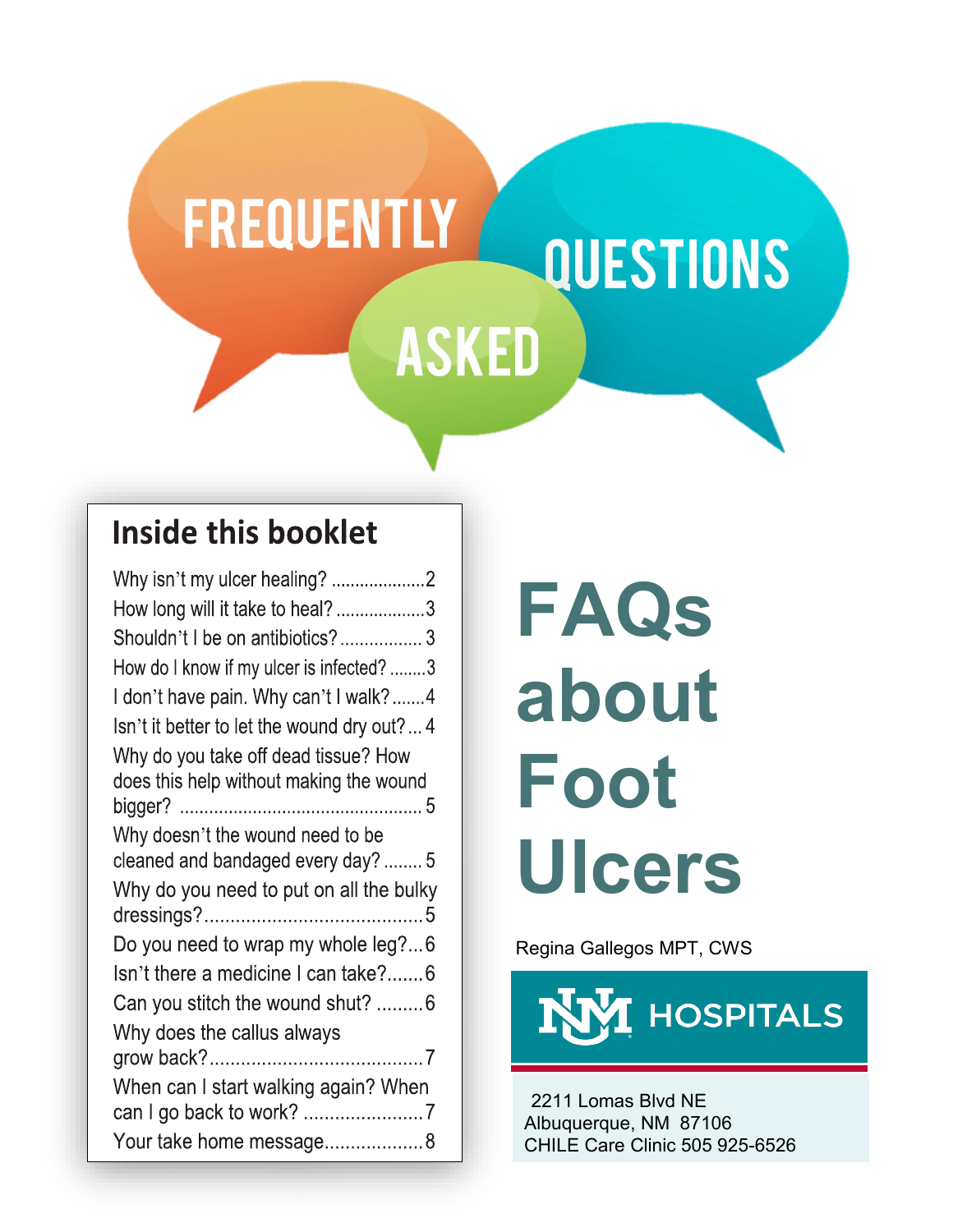## 1. Why isn't my ulcer healing?

#### **Are you putting weight on the foot with the ulcer?**

We highly recommend that you **offload** weight from your foot. Offloading means not putting any weight on your foot.

- Weight bearing activities like walking, standing and resting your feet on the ground when you're sitting causes damage to your ulcer and prevents healing.
- **If at all possible,** use crutches, a walker, a knee scooter or a wheelchair to keep pressure off your foot.

#### **If you have diabetes, is it controlled?**

- An A1C is a simple blood test that measures your average blood sugar levels over the past 3 months. Do you know your A1C?
- The A1C goal number for most people with diabetes is 7 or less.
- Wounds and ulcers stop healing when the daily sugar (blood glucose) number is 200 or more. Healing improves when the number is 180 or less. Do you check your sugars daily?

#### **These things can also keep ulcers from healing**

- Poor blood flow to your feet
- Smoking or alcohol use past or present
- Nerve problems or peripheral neuropathy (nerve problems) in your hands or feet)
- Liver and or kidney problems
- Not enough healthy food
- Weak immune system (a body system helps protect you from disease)
- Cancer



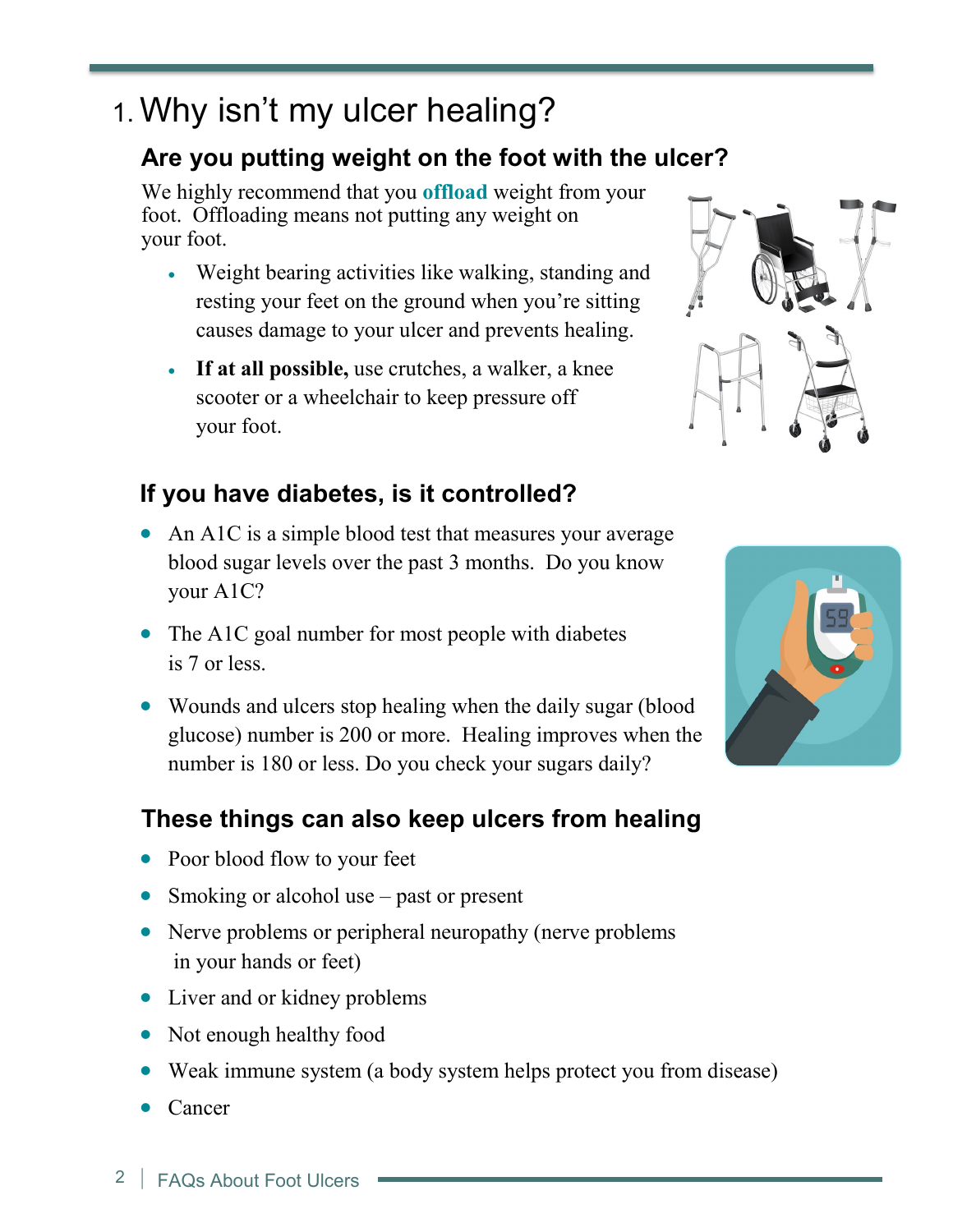#### 2. How long will it take to heal?

- Healing may take weeks or months.
- The time it takes depends on how often you are able to stay off your foot. (Remember, offloading means taking the weight off your foot.)
- It also depends on controlling your diabetes and/or other medical problems.

#### 3. Shouldn't I be on antibiotics?

- Antibiotics should only be used if you have an infection. An ulcer is not an infection. But an ulcer can become infected (see #4).
- Antibiotics do not heal ulcers. Offloading, and taking care of your diabetes and other medical problems, heal ulcers.
- Never use antibiotics if you don't have an infection. This causes your body to become resistant to antibiotics, which means they won't work later, when you do have an infection.
- Taking antibiotics when not needed can also cause damage to your body, especially your kidneys.

#### 4. How do I know if my ulcer is infected?

- It's important to know the signs and symptoms of infection. They are:
	- o fever
	- o more pain
	- o more redness
	- o more swelling
	- o pus (a yellowish-white fluid formed in infected tissue).
- If you have a fever and 2 or more of these symptoms get help. Contact the CHILE clinic at 505-925-6526. Not taking care of an infection can lead to more serious problems.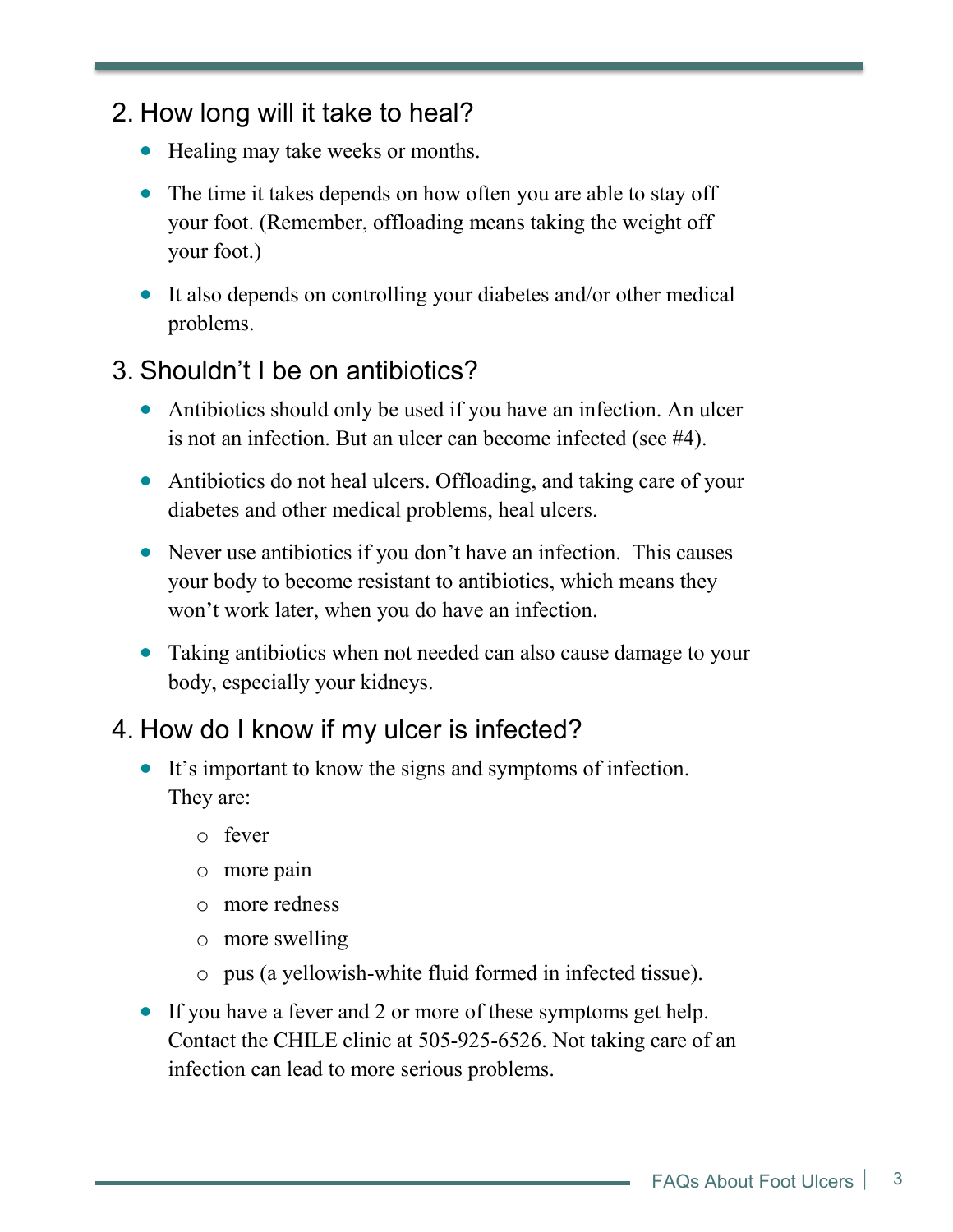#### 5. I don't have pain. Why can't I walk?

- Most people with foot ulcers have nerve damage (peripheral neuropathy) which is usually caused by diabetes. It can be related to other medical conditions too. This nerve damage means you won't feel pain when you walk.
- That's what makes healing your ulcer so tricky. You don't have pain to remind you when you are walking that you are actually harming, not helping your ulcer.
- Instead of walking, use a walker, crutches, a wheelchair or a knee scooter. If you need one of these things, ask your doctor. They might be able to prescribe one for you. Some insurances will help you pay for them.



6. Wouldn't it be better to let the wound dry out?

#### **X** NO!

- Most diabetic and neuropathic ulcers are caused by damage in the tissues deep under the skin.
- Deep tissues need constant warm and damp conditions to work the way they are supposed to and to heal.
- Letting deep tissues be open to cold and dry conditions slows healing.
- Drying out the ulcer can also leave it open to bacteria which can lead to infection.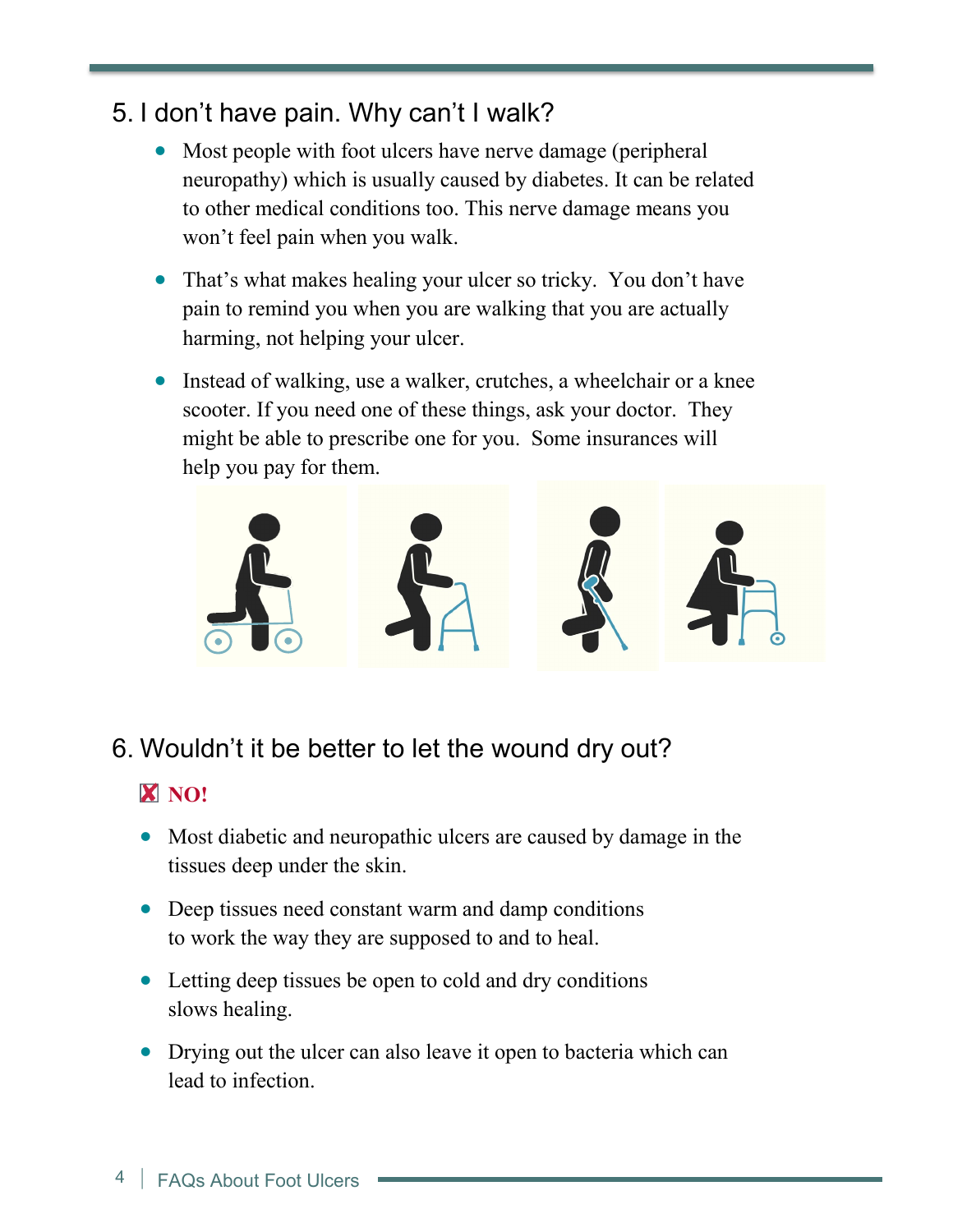- 7. Why do you take off dead tissue and make my wound bleed? How does this help without making the wound bigger?
	- Taking off dead tissue with a sharp instrument is called debriding. It needs to happen for most ulcers to heal. Thick callouses and dead skin have to be taken off so we can see your foot ulcer.
	- Medical professionals can do this safely. Patients should not try to do this at home.
	- Not removing dead tissues will slow healing and put you at risk for getting an infection.



- A small amount of bleeding can happen, but this does not cause the wound to get bigger.
- 8. Why doesn't the wound need to be cleaned and bandaged every day?
	- As we said before, ulcers are deep and need constant, warm, damp conditions to heal.
	- If you take off the dressings every day, the ulcer is opened to cold, dry air.
	- When the ulcer is in cold, dry air the healing stops. It takes several hours after the dressing is put back on to start the healing process again. This slows healing.
	- It's best to leave the dressings on for several days to a week at a time.
- 9. Why do you need to put on all the bulky dressings?
	- Bulky dressings like the "football" dressing pad the entire foot.
	- The padding helps reduce the pressure on the foot and ulcer when you are unable to offload.
	- Even with the bulky dressing we advise you not to put weight on the foot with the ulcer.

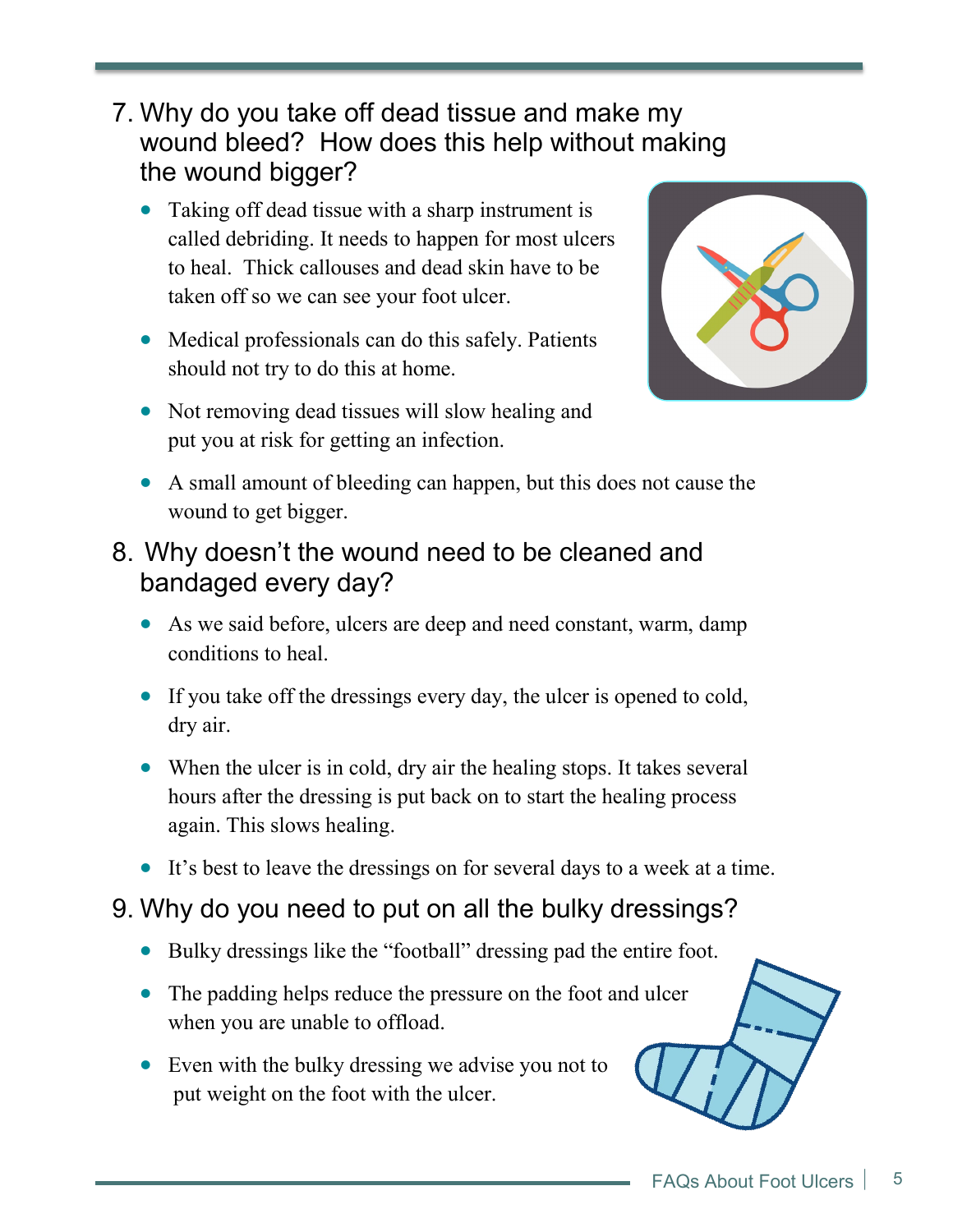#### 10. Do you need to wrap my whole leg when the wound is only on my foot?

- Yes, if your doctor or therapist recommends it. Sometimes your foot and leg swell because of your ulcer. Swelling delays healing.
- A compression wrap or sock can help take away the swelling, but it only works when you put it on from the toes to the knee.
- If the wrap does not go high enough on your leg, it can move the swelling to another part of your leg. This can cause pain and sometimes create a new ulcer.
- There are times when compression can be dangerous. Your provider will let you know if you should not use a wrap.



- 11. Isn't there a medicine I can take to make the wound go away?
	- Unfortunately, no.

#### 12. Can you stitch the wound shut?

• There are many reasons why your ulcer cannot be stitched shut. One of the reasons is the risk of infection. All wounds are different. Your podiatrist or doctor is the best person to answer this question.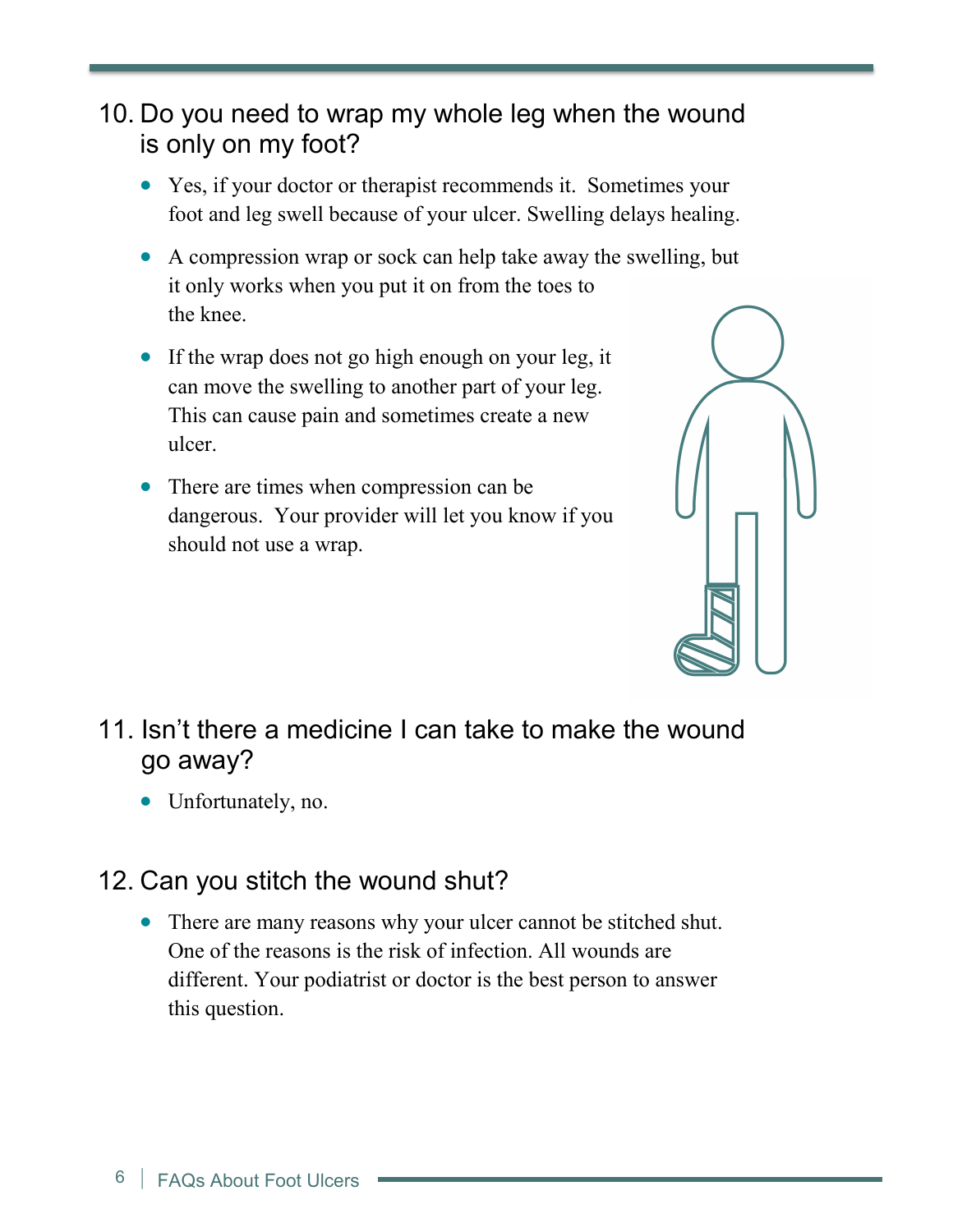#### 13.Why does the callus always grow back?

- Calluses are like weeds! They always grow back.
- Calluses happen more often and build up faster on the feet of people with diabetes. This is because of repeat rubbing and pressure under the foot.
- When your ulcer closes, it is very important to keep your callus thin and smooth. This will help keep ulcers from coming back. This is best done using a nail file and a good lotion or cream.
- Do not use sharp tools yourself. Medical staff are able to use sharp tools safely.
- When calluses are not managed, they thicken. When this happens, it is like walking with a rock in your shoe. Due to the lack of sensation you won't feel it. You may not know you have an ulcer until you notice drainage on your sock.



#### **This why it is very important to inspect your feet daily!**

- 14. When can I start walking again? When can I go back to work?
	- When you no longer need dressings it means your ulcer is **closed, not fully healed.**
	- This means that when your ulcer closes you want to be extra careful not to cause it to re-open by walking too much too soon. This is because the skin is very fragile and can break down easily.
	- In the best case, you should continue offloading for at least a few more weeks after your ulcer closes. This will allow the tissues that have just closed to strengthen.
	- Healing is still happening at least 3 months to a year after the ulcer is closed.